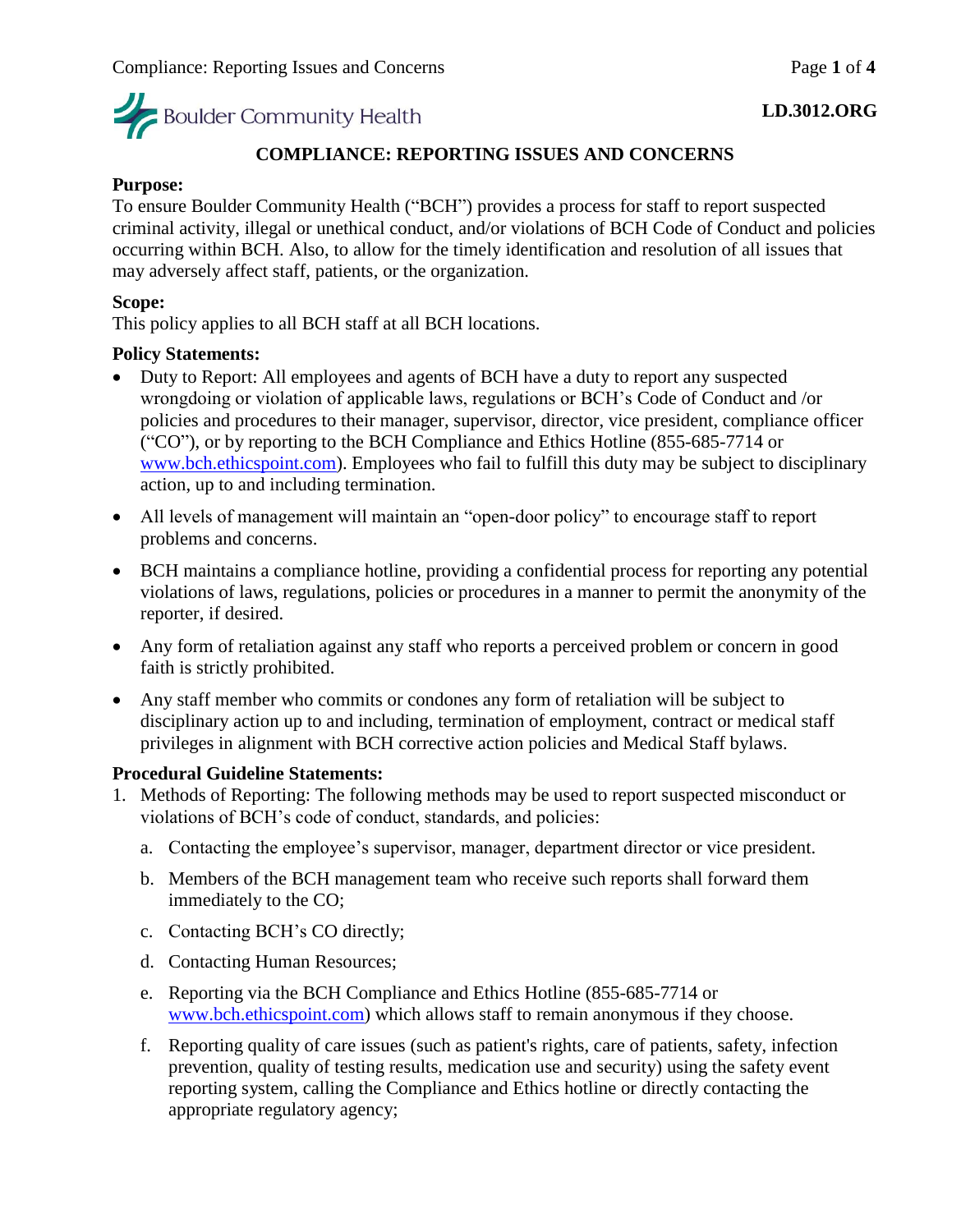## **Boulder Community Health**

- g. Such other means as may be established by the CO or Compliance Committee.
- 2. Report Contents: Regardless of how a report is made, to be useful in the detection and prevention of misconduct, the should contain specific information regarding the suspected misconduct, including the following:
	- a. When and how the conduct occurred or is occurring;
	- b. Persons involved in the conduct; and
	- c. Specific nature of the conduct.
- 3. All hotline calls and other compliance issue reports are addressed by the CO, or designee, in an appropriate and timely manner and in accordance with this and all related policies and procedures.
- 4. Depending upon the allegations, it may be appropriate for the CO to address an issue with the appropriate:
	- a. immediate supervisor,
	- b. department manager,
	- c. department head/director, or
	- d. executive team.
- 5. Processing hotline calls and web reports may involve other departments, as appropriate, for advice or further investigation.
- 6. Other CO responsibilities related to the hotline include:
	- a. Establishing proper functioning of the hotline
	- b. Establishing reporting and records maintenance procedures
	- c. Providing feedback to reporters when necessary
	- d. Reporting hotline activity to management
	- e. Maintaining security for all reporter information and related documents
- 7. Hotline Management
	- a. All staff responsible for reviewing hotline reports will act with utmost discretion and integrity in assuring that information received is acted upon in a reasonable and proper manner.
	- b. Any staff member who receives or is assigned responsibilities for hotline calls agrees to the terms of confidentiality and complies with the BCH Confidentiality policy.
	- c. The hotline is staffed with qualified and properly trained personnel.
	- d. All reporters have the opportunity to speak with a live person who will debrief the reporter and make a report on all information provided.
	- e. No attempt will be made to identify a reporter who requests anonymity.
	- f. Whenever reporters disclose their identity, it is held in confidence to the fullest extent practical and allowed by law.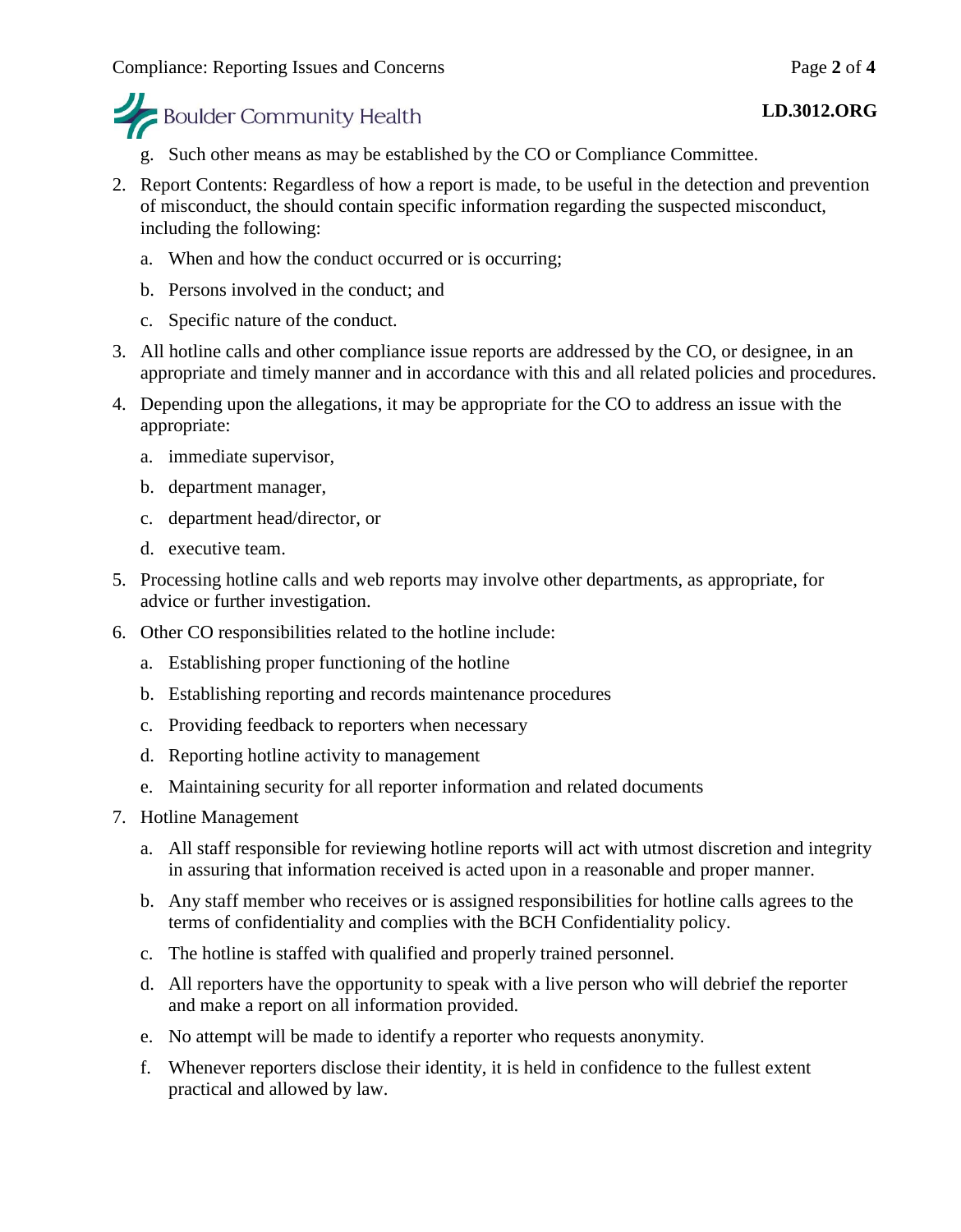

- g. When a new hotline report is submitted, the reporter is assigned a confidential report number and asked to contact the hotline for any required follow-up.
- h. It is the responsibility of the CO or designee to provide any required follow-up information to the hotline.
- 8. No Retaliation:
	- a. BCH prohibits any form or retaliation or intimidation against any employee or agent for filing a bona fide report under this Policy or for assisting in any investigation regarding compliance matters.
	- b. Persons who engage in such retaliation or intimidation are subject to discipline pursuant to the BCH corrective action policy and the Medical Staff Bylaws.
	- c. If after investigating any report, BCH determines that the report is not bona fide or that an employee has provided false information regarding the report, disciplinary action may be taken against the individual who filed the report or gave the false information.
	- d. No employee shall be subject to disciplinary action solely on the basis that he or she mistakenly reported what he or she reasonably believed to be an act of wrongdoing or a violation of law or of BCH's compliance standards or policies.
	- e. An employee will be subject to disciplinary action, however, if it is determined that the report of wrongdoing was knowingly or willfully fabricated by the employee or was knowingly or willfully distorted, exaggerated, or minimized to either injure someone else or to protect himself or herself.
	- f. An employee "knowingly" provides false information if he or she knows or reasonably should know that the information is false or intentionally or recklessly disregards whether or not the information is false.
- 9. Discipline of a Reporting Employee:
	- a. An employee whose report of misconduct contains admissions of personal wrongdoing is not guaranteed protection from disciplinary action simply because he or she made the report.
	- b. In determining what, if any, disciplinary action may be taken against a reporting employee, the CO and Human Resources will take into account an employee's own admission of wrongdoing, provided, that the employee's involvement was not previously known to BCH or its discovery was not imminent, and that the admission was complete and truthful.
	- c. The weight to be given to self-reporting will depend on all facts known at the time BCH makes its discipline decisions and the applicable discipline procedures set forth in BCH's compliance policies.

#### **Definitions:**

None

#### **References:**

[Supplemental Compliance Program Guidance for Hospitals](file://///INFSYS39/fraud/docs/complianceguidance/012705HospSupplementalGuidance.pdf) (70 Fed. Reg. 4858; January 31, 2005) [Compliance Program Guidance for Hospitals](file://///INFSYS39/authorities/docs/cpghosp.pdf) (63 Fed. Reg. 8987; February 23, 1998)